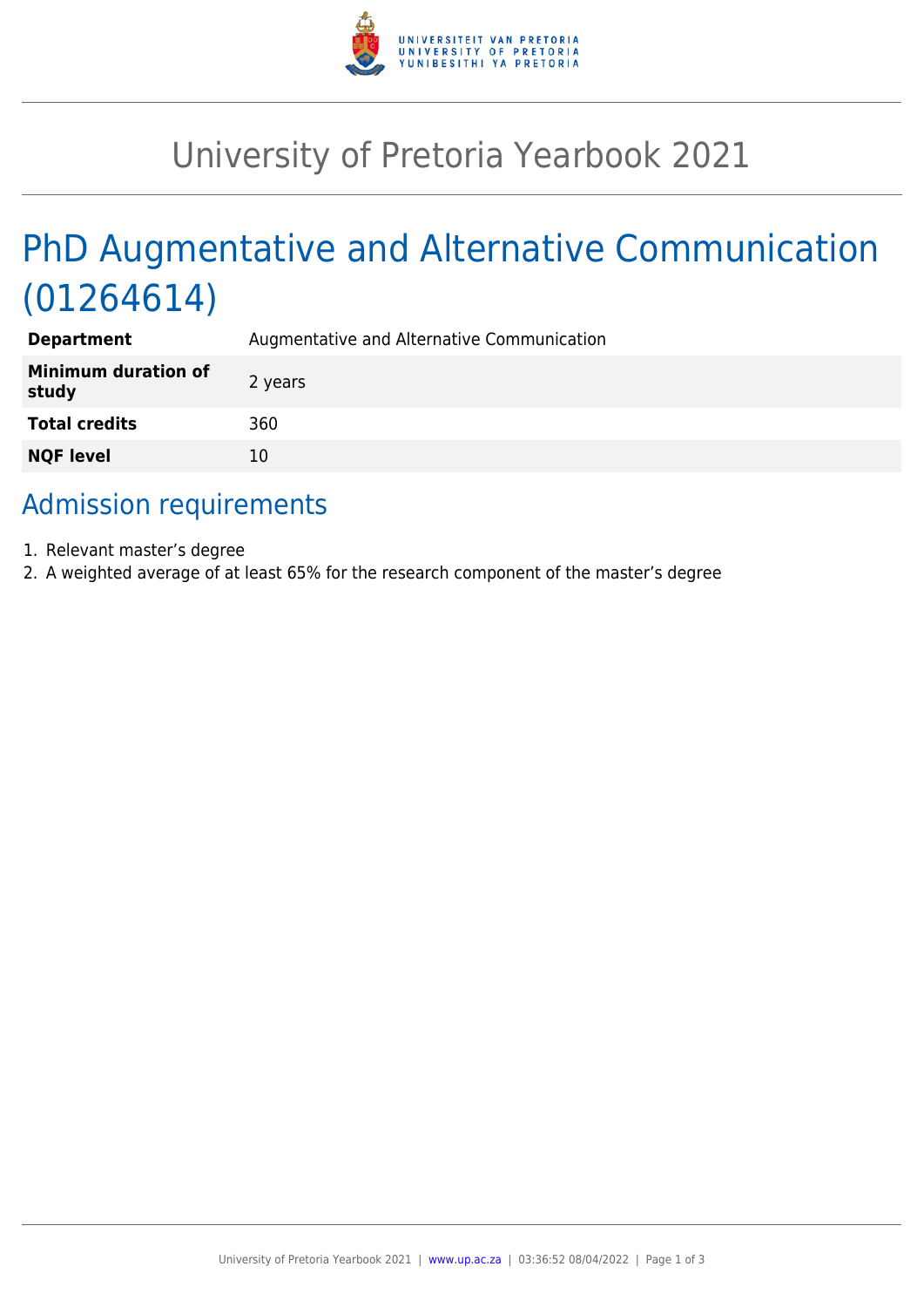

## Curriculum: Year 1

**Minimum credits: 360**

### **Core modules**

#### **Thesis: AAC 990 (AAK 990)**

| <b>Module credits</b>         | 360.00                                             |
|-------------------------------|----------------------------------------------------|
| <b>NQF Level</b>              | 10                                                 |
| <b>Prerequisites</b>          | No prerequisites.                                  |
| Language of tuition           | Module is presented in English                     |
| <b>Department</b>             | Centre for Augmentative and Alternative Communicat |
| <b>Period of presentation</b> | Year                                               |

#### **Module content**

Expert, highly specialised and advanced research, both across the major discipline and with possible interdisciplinary connections. Independent and accountable planning, resourcing, managing of all aspects of the research process, optimising all aspects of processes engaged in, within complex and unpredictable contexts. Use of computer programs for analysis and reporting writing is required, and showing academic and scientific leadership.